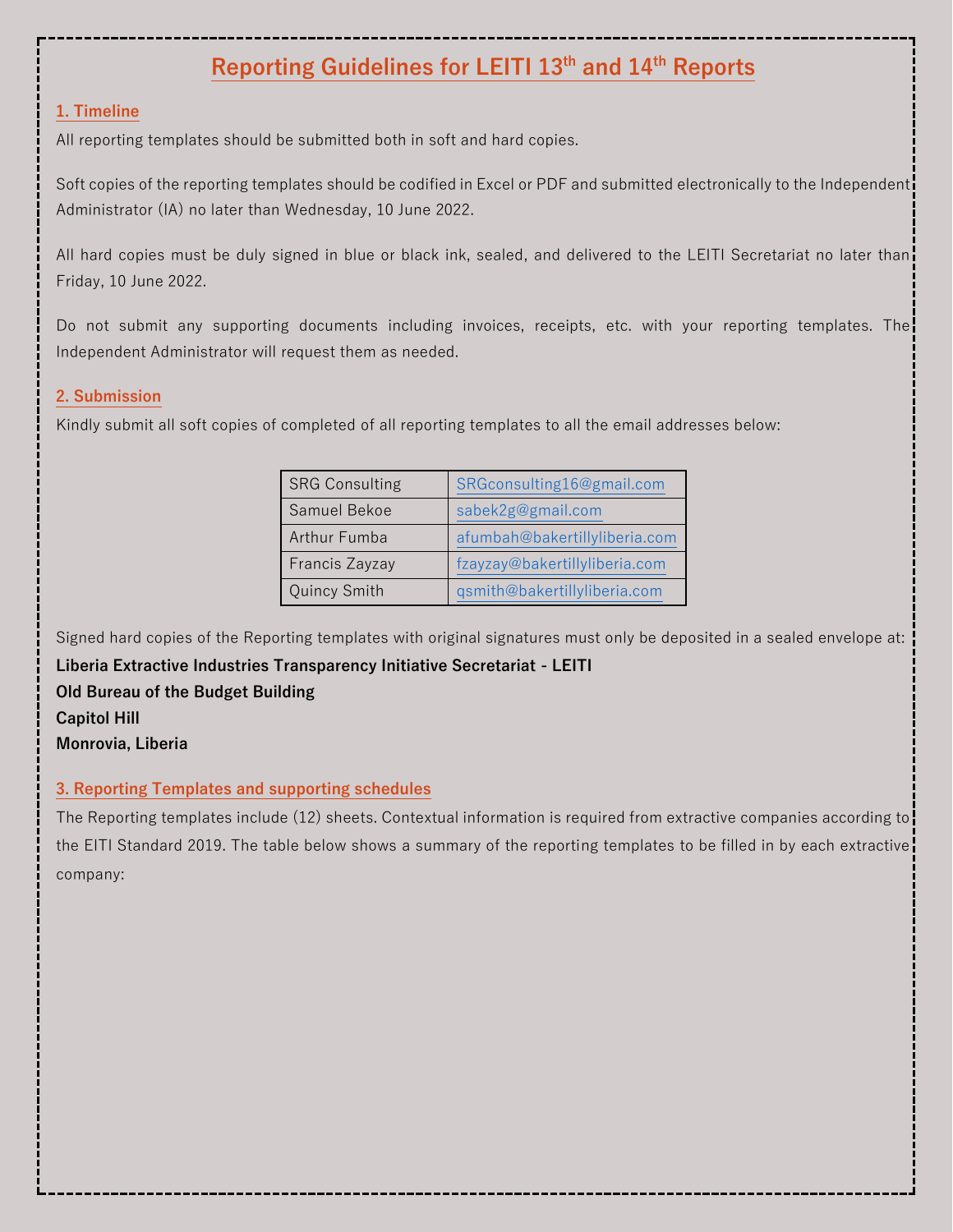|                | Sheet N° Reporting templates                         |                        | <b>Company Obligation</b>                    |                              |
|----------------|------------------------------------------------------|------------------------|----------------------------------------------|------------------------------|
| $\mathbf{1}$   | <b>Identification Sheet</b>                          |                        | Yes                                          |                              |
| $\overline{2}$ | <b>Mandatory Social Expenditures</b>                 |                        | No                                           |                              |
| 3              | <b>Voluntary Social Expenditures</b>                 |                        | Yes                                          |                              |
| $\overline{4}$ | Environmental expenditure                            |                        | Yes                                          |                              |
| 5              | <b>Production Data</b>                               |                        | Yes                                          |                              |
| 6              | <b>Exports Data</b>                                  |                        | Yes                                          |                              |
| $\overline{7}$ | Legal Ownership Declaration Form                     |                        | Yes                                          |                              |
| 8              | Beneficial Ownership (BO) Declaration Form           |                        | Yes                                          |                              |
| 9              | Politically exposed person (PEP) Declaration Form    |                        | Yes                                          |                              |
| 10             | Infrastructure provisions and Barter arrangements No |                        |                                              |                              |
| Sheet N°       |                                                      |                        | <b>Reporting templates</b>                   | Company<br><b>Obligation</b> |
| $\mathbf 1$    |                                                      |                        | <b>Identification Sheet</b>                  | <b>Yes</b>                   |
| 2              |                                                      |                        | Mandatory Social Expenditures                | <b>No</b>                    |
| 3              |                                                      |                        | <b>Voluntary Social Expenditures</b>         | <b>Yes</b>                   |
| 4              |                                                      |                        | Environmental expenditure                    | <b>Yes</b>                   |
| 5              |                                                      | <b>Production Data</b> |                                              | Yes                          |
| 6              |                                                      | <b>Exports Data</b>    |                                              | <b>Yes</b>                   |
| 7              |                                                      |                        | Legal Ownership Declaration Form             | Yes                          |
| 8              |                                                      |                        | Beneficial Ownership (BO) Declaration Form   | Yes                          |
| 9              |                                                      | Form                   | Politically exposed person (PEP) Declaration | Yes                          |
| 10             |                                                      | arrangements           | Infrastructure provisions and Barter         | <b>No</b>                    |

#### Extractive companies selected for the data reporting

In the case of group of companies or affiliates, the templates are requested to be prepared by each registered extractive company (i.e. for each separate TIN).

#### **3.2. Supporting schedules**

#### Identification sheet

This sheet includes key information and should be filled in by each extractive company.

#### Social (Mandatory and Voluntary) expenditures, Environmental expenditure, Production Data, and Exports Data

All figures reported on the Social Expenditure, Environmental Expenditure, Production Data, and Exports Data must be detailed in the relevant supporting schedule. If more convenient, the supporting schedules can be prepared in another format or be in the form of computer printouts or typed lists. They must however contain the same identifying information (TIN, Taxpayer).

Legal Ownership Declaration Form (including State (GoL) participation), Beneficial Ownership (BO) Declaration Form, and Politically exposed person (PEP) Declaration Form

All figures are reported on the Legal Ownership Declaration Form (including State (GoL) participation).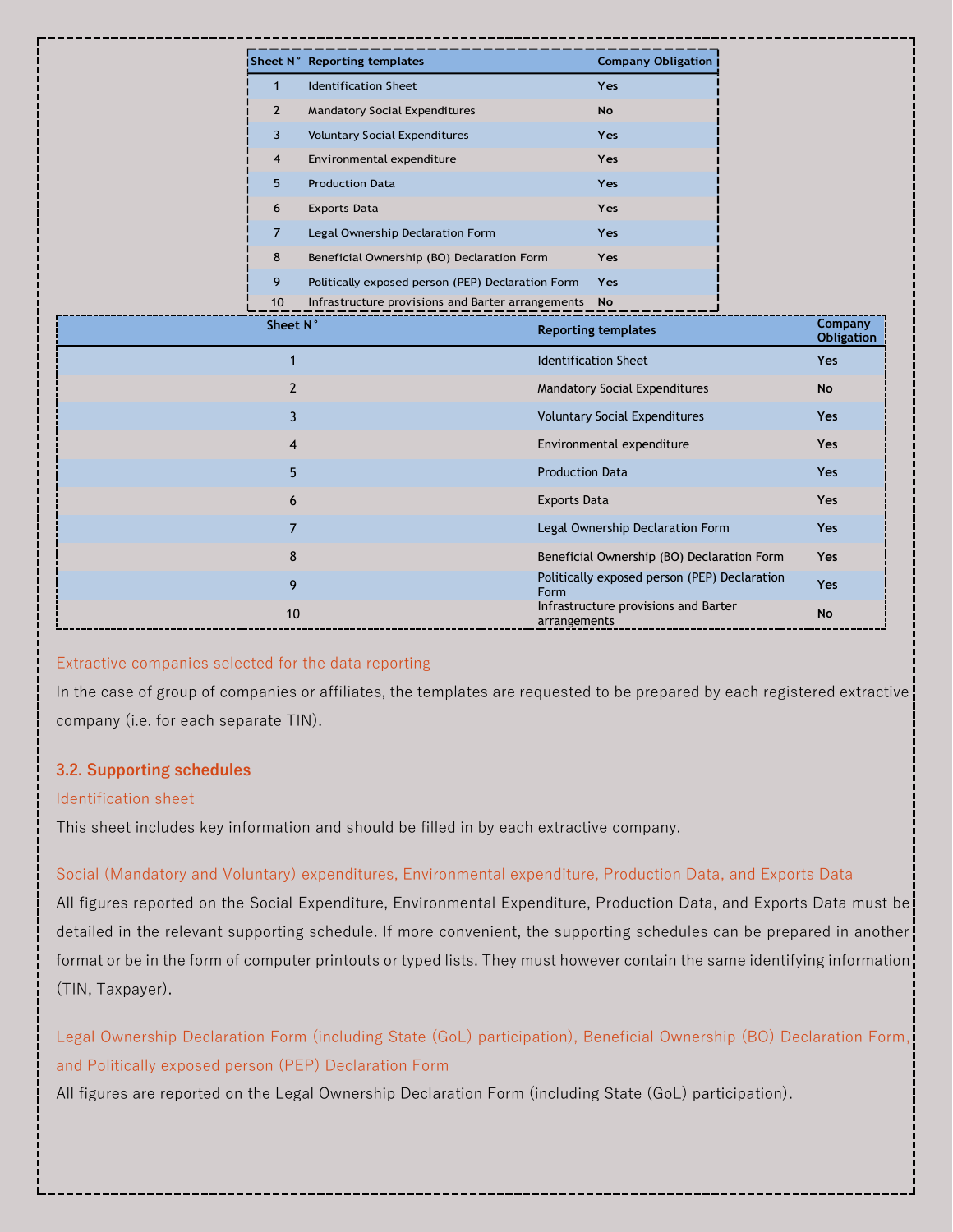Beneficial Ownership (BO) Declaration Form and Politically exposed person (PEP) Declaration Form must be signed off by an authorized Senior Manager of the reporting entity

#### **4. Currency**

The reporting template contains columns to indicate the currency of the transactions (i.e. US\$ or LRD). It is highly recommended to not convert into the other currency as this creates the risk of different conversion rates being applied to the same transaction and makes reconciliation difficult.

### **5. Basis of reporting**

- All figures included in the templates and supporting schedules must be calculated on a strict cash basis.
- Only include data on expenditure made by a company but also include expenditure made on its behalf by other entities or third parties.

### **6. Attestations**

#### Government Agencies

Templates are valid or met quality assurance if:

Signed off by an Authorized Senior Manager (i.e. Unit Head, Managing/Deputy Managing Director, Deputy Managing Director, etc), Minister (Assistant, Deputy, Proper, etc.), **AND**

Templates must be certified by the GAC in keeping with conditions set forth in an Agreed-Upon Procedures between LEITI and the GAC.

#### State-Owned Enterprise (SOE)

### Templates are valid or met quality assurance if:

Signed off by an Authorized Senior Manager (i.e. Chief Accountant, Vice President, President, Comptroller, Chief Operating Officer, etc.), **AND**

Templates must be certified by the GAC in keeping with conditions set forth in an Agreed-Upon Procedures between LEITI and the GAC.

#### Extractive Companies

Templates are valid or met quality assurance if:

Signed off by an Authorized Senior Manager (i.e. Chief Accountant, Vice President, President, Comptroller, Chief Operating Officer, etc.), **OR** the entity's External Auditor

Audited financial statements **MAY** be accepted as part of the data submission process.

# **7. Queries and Guidance regarding completion of templates**

Should any queries arise whilst completing the Templates clarification can be sought from the Independent Administrator by emailing details of the query to:

SRG Consulting SRGconsulting16@gmail.com